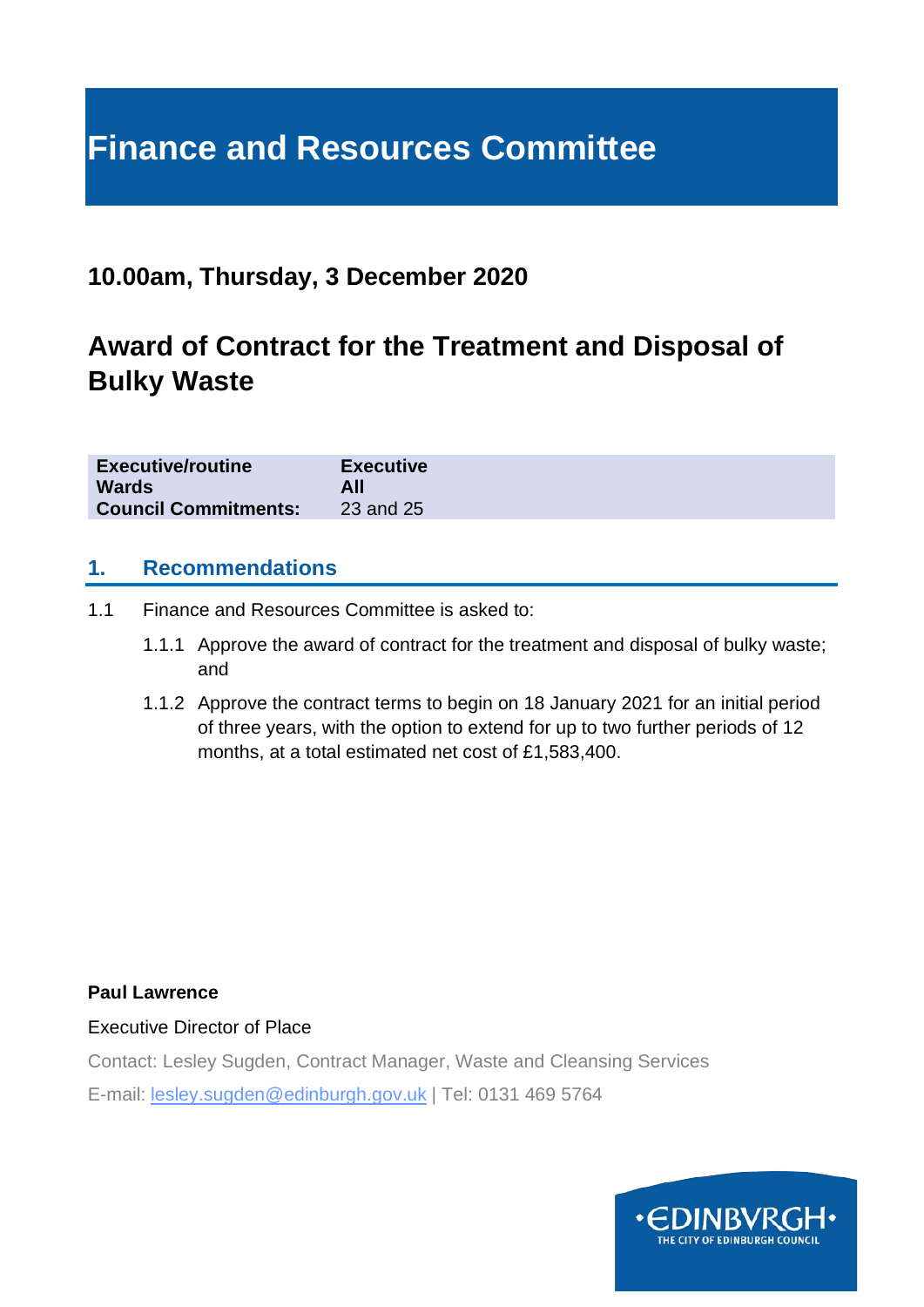**Report**

# **Award of Contract for the Treatment & Disposal of Bulky Waste**

#### **2. Executive Summary**

2.1 This report seeks approval to award a contract for the treatment and disposal of bulky waste to Hamilton Waste and Recycling Services Limited. The contract would begin 18 January 2021 for an initial period of three years, with options to extend for up to two further periods of 12 months each, at a total estimated net cost of £1,583,400.

#### **3. Background**

- 3.1 The City of Edinburgh Council has a requirement for the receipt and processing of bulky waste arising from waste collections and street cleansing. Prior to inviting tenders for this contract, other Council service areas were consulted on their needs in respect of this contract to ensure that a Council-wide approach to the procurement was taken. This concluded that the Waste and Cleansing service will be the sole user of the proposed service.
- 3.2 The Council has a statutory obligation to ensure all waste is processed in an efficient and ethical manner. The Council does not have the resources and infrastructure to carry out the processing and recycling of this waste stream 'in house' and so an appropriately licenced contractor is required.
- 3.3 The successful contractor will carry out receipt, treatment, recovery and/or disposal of bulky waste with the purpose of extracting all recyclables and reducing the amount of waste destined for landfill, with the preferred end destination for any nonrecyclable or reusable material being Energy from Waste (EfW). This is in line with Council policy.

#### **4. Main report**

4.1 Rather than conducting a new 'open' procurement exercise, Commercial and Procurement Services (CPS) utilised Scotland Excel's Dynamic Purchasing System (DPS) for this procurement. This approach is expedient and cost effective.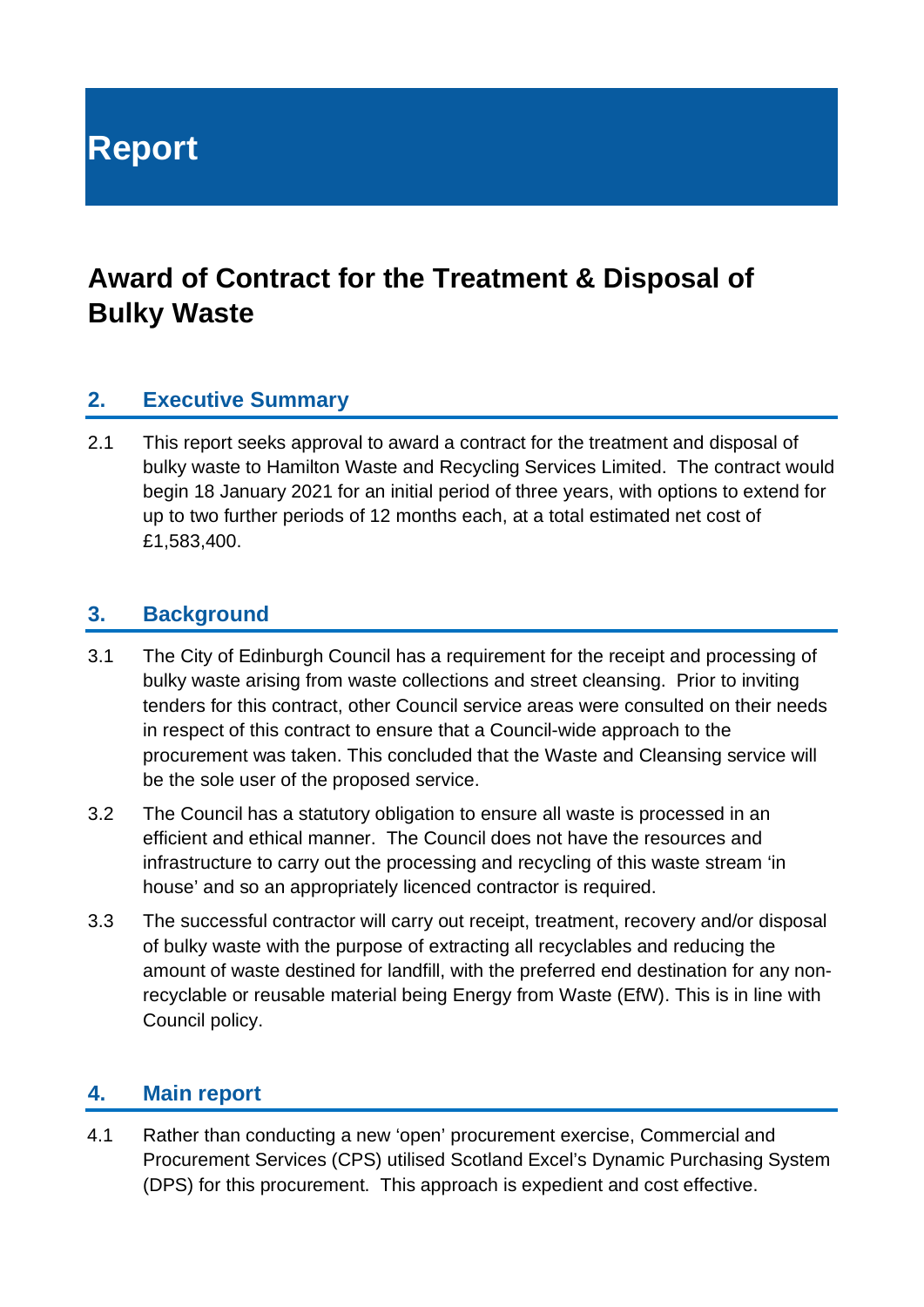- 4.2 The DPS was established in 2019 and is comprised of 22 Lots, with Lot 11 specifically for the treatment and processing of bulky waste.
- 4.3 At the point at which tenders were invited, Scotland Excel had appointed a total of 31 contractors to Lot 11. Prior to their appointment, all contractors were 'pre vetted' in order to ensure they satisfy the requirements necessary for the delivery of these services, including licencing by the Scottish Environmental Protection Agency (SEPA) in respect of Planning Consents, Waste Management Licences, Waste Carrier Licences and Police Scotland checks to identify any known associations with serious organised crime groups.
- 4.4 In line with the DPS requirements, all contractors appointed to Lot 11 were invited to tender via a mini competition conducted through the Public Contracts Scotland web portal.
- 4.5 Although the supply market for waste processing is fairly large, market analysis confirms that only a handful of contractors currently operate in the Edinburgh area. This is borne out by the fact that, of those 31 contractors appointed to Lot 11, only two tender bids were received.
- 4.6 Tenders were evaluated on the basis of Most Economically Advantageous Tender (MEAT). In the case of Quality, tenderer's responses to a total of eight questions /topics were evaluated and scored. In the case of Price, the tenders were evaluated and scored on the basis of proposed prices of cost per tonne for both receipt and treatment of the waste inclusive of any 'Gate Fees' chargeable. Appendix 1 provides a breakdown of the various weightings applied.
- 4.7 Increasingly stringent national and international environmental policies and legislation relating to the disposal and recycling of waste materials has put pressure upon the market and has inevitably impacted the associated costs.
- 4.8 As a result of the Household Recycling Charter developed jointly by the Scottish Government and COSLA, future policies may impose even stricter requirements in terms of the content and volume of disposable waste.
- 4.9 In addition, Scotland Excel have imposed suitably robust blanket insurance requirements, including Employers' Liability Insurance, Public and Products Liability Insurance and (where appropriate) Third Party Motor Vehicle Liability Insurance.
- 4.10 The table below shows details of the weighted scores awarded to each tender:

| <b>Tenderer</b>                              | Cost<br>(Max. 70%) | Quality<br>(Max.30%)                 | Total |
|----------------------------------------------|--------------------|--------------------------------------|-------|
| Hamilton Waste &<br><b>Recycling Limited</b> | 70.00              | 25.88                                | 95.88 |
| Tenderer <sub>2</sub>                        | Not evaluated      | 17.25<br>(Quality threshold failure) | 17.25 |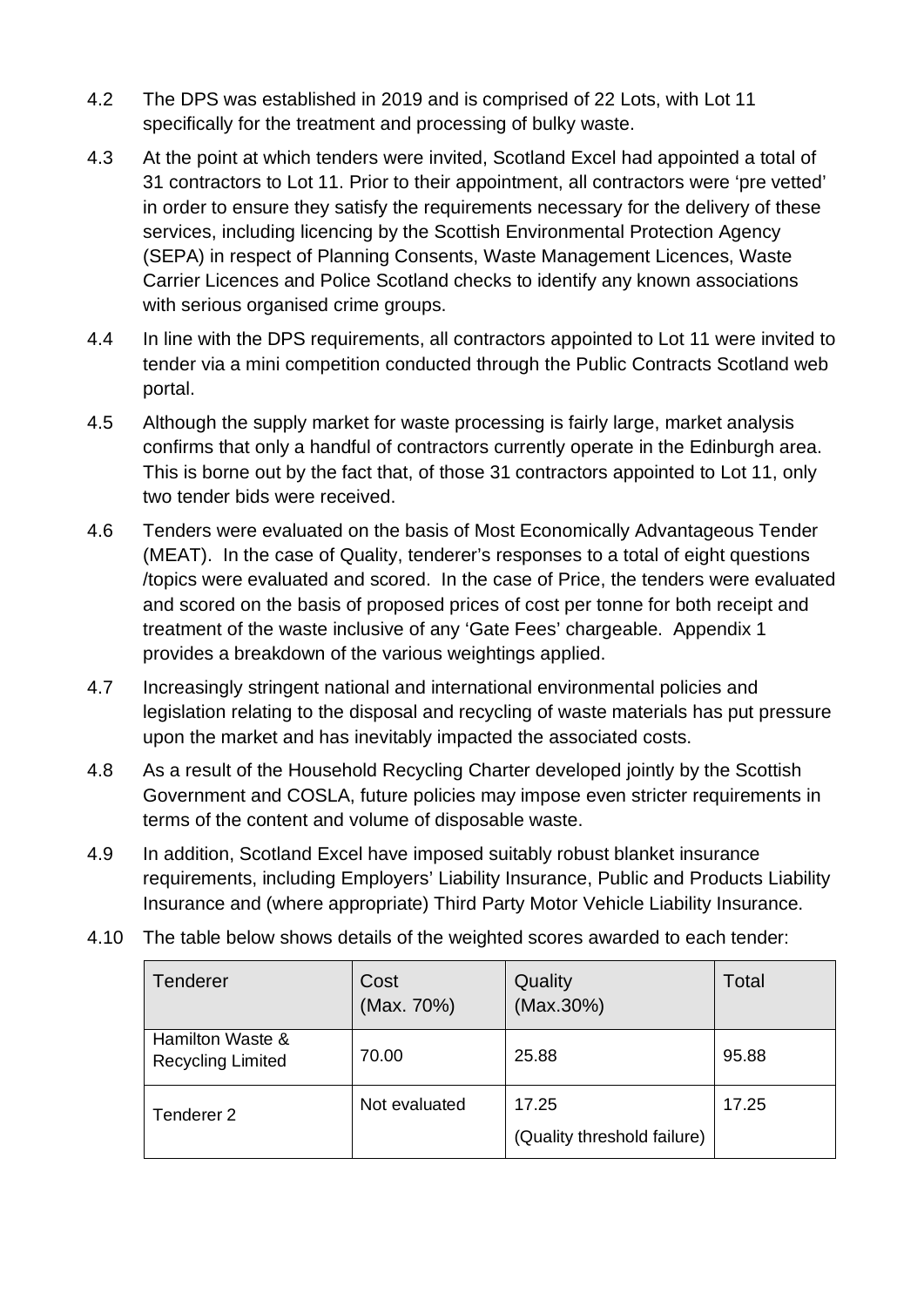4.11 It should be noted that Tenderer 2 failed to meet the 60% threshold of the quality element and, as laid out in the tender documentation, their cost element was not evaluated.

#### **5. Next Steps**

- 5.1 Subject to Committee approval, this contract will commence on 18 January 2021 and will enable the Council to meet its statutory obligations with regard to the treatment and disposal of this waste stream. The contract will run for an initial period of three years, with options to extend for up to two further periods of 12 months each
- 5.2 The Contracts and Grants Management team (CAGM) within CPS will engage with the Waste and Cleansing service Contract Manager to ensure that effective contract management is delivered throughout the contract lifecycle. A Contract Management and Handover Report, detailing the necessary steps and measures, will be produced and agreed. It is envisaged that proactive contract management by Waste and Cleansing (to include robust monitoring of all appropriate management information, key performance indicators and budget tracking) will help deliver an effective and efficient service for the city of Edinburgh throughout the duration of the contact.
- 5.3 Hamilton Waste & Recycling Limited are the current incumbent and so a relatively seamless contract implementation is anticipated.

## **6. Financial impact**

- 6.1 The contract value is estimated at £1,583,400 over the maximum contract period (including potential extensions). This represents a saving of £156,600 over the contract period (£31,320 annually).
- 6.2 The waste industry is heavily regulated and 'policed' by SEPA, ensuring only appropriately qualified organisations are permitted to operate in the market. All contractors have also successfully undergone a pre-vetting process prior to their appointment to the DPS by Scotland Excel. Therefore, taking these factors into account and with the intention of securing best value, a cost : quality ratio of 70:30 was deemed appropriate.
- 6.3 The costs associated with procuring the proposed contract are estimated to be up to £10,000.

## **7. Stakeholder/Community Impact**

7.1 In common with all contractors in this market sector, Hamilton Waste & Recycling Limited are regulated and licenced by SEPA to ensure compliance with strict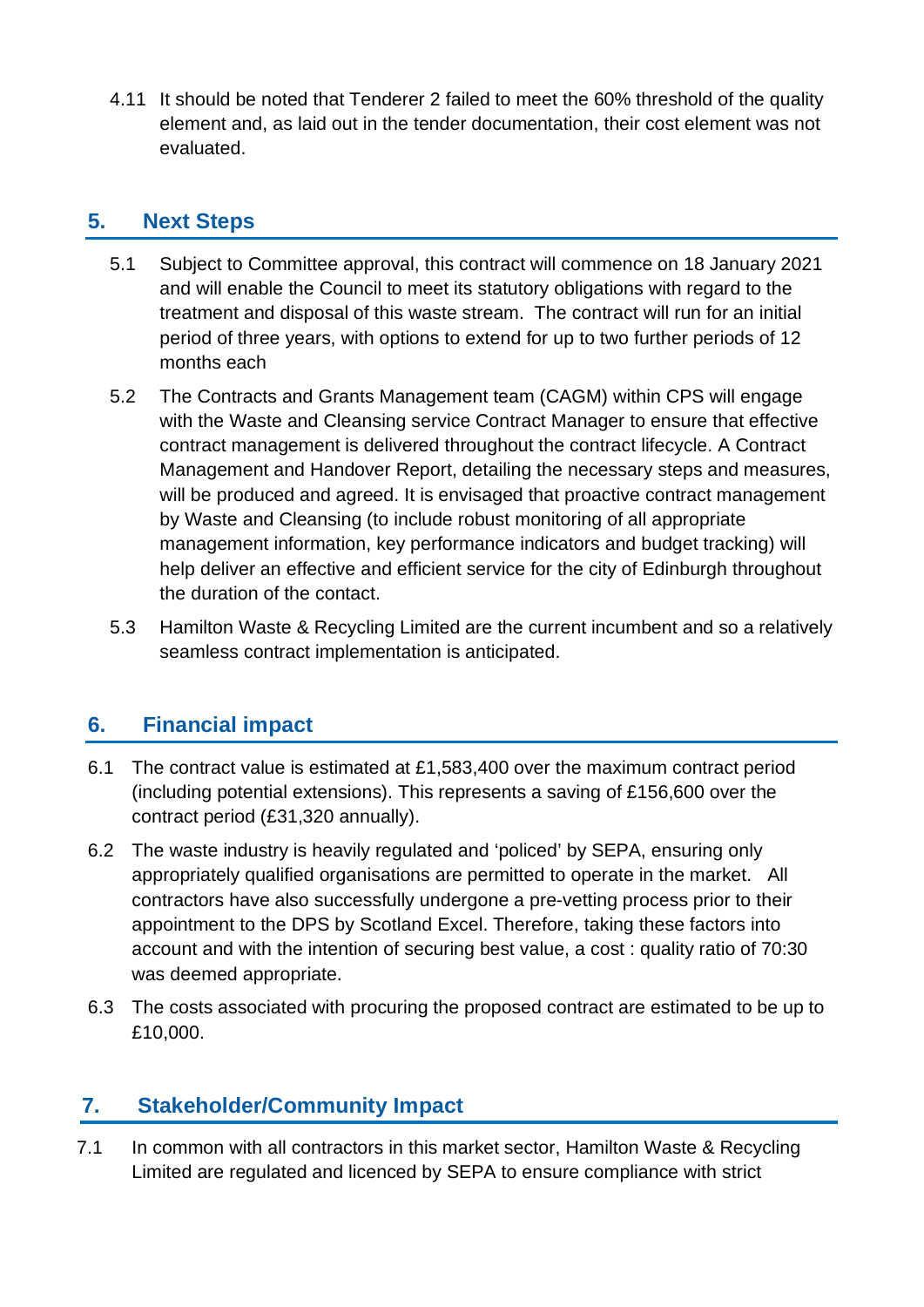requirements on health and safety, environmental governance and regulatory requirements.

7.2 The proposed service will contribute to the success of [Council Commitments:](https://www.edinburgh.gov.uk/council-commitments)

7.2.1 implement improvement plans for Waste and Cleansing Services to improve street cleanliness in every ward. Reintroduce a free bulky item collection service to tackle fly tipping; and

7.2.2 increase recycling to 60% from 46% during the lifetime of the administration.

- 7.3 The Sustainable Procurement Policy was considered and applied through the request of community benefits. Hamilton Waste & Recycling Limited will be required to deliver Community Benefits in line with the value of work awarded by the Council; benefits to be delivered will be agreed at the contract commencement and monitored throughout the life of the contract by the contract manager.
- 7.4 Hamilton Waste & Recycling Limited, while not accredited, have demonstrated an understanding and have a policy of fair pay. They have also stated they do not use zero hours contracts, that they work to build stability into contractual arrangements and have flexible working available to staff.
- 7.5 The procurement process followed is compliant with all relevant regulations as well as the Council's Contract Standing Orders. The risk of legal challenge relating to this procurement has therefore been minimised.

# **8. Background reading/external references**

8.1 None.

## **9. Appendices**

9.1 Appendix 1 – Summary of Tendering and Tender Evaluation Processes.